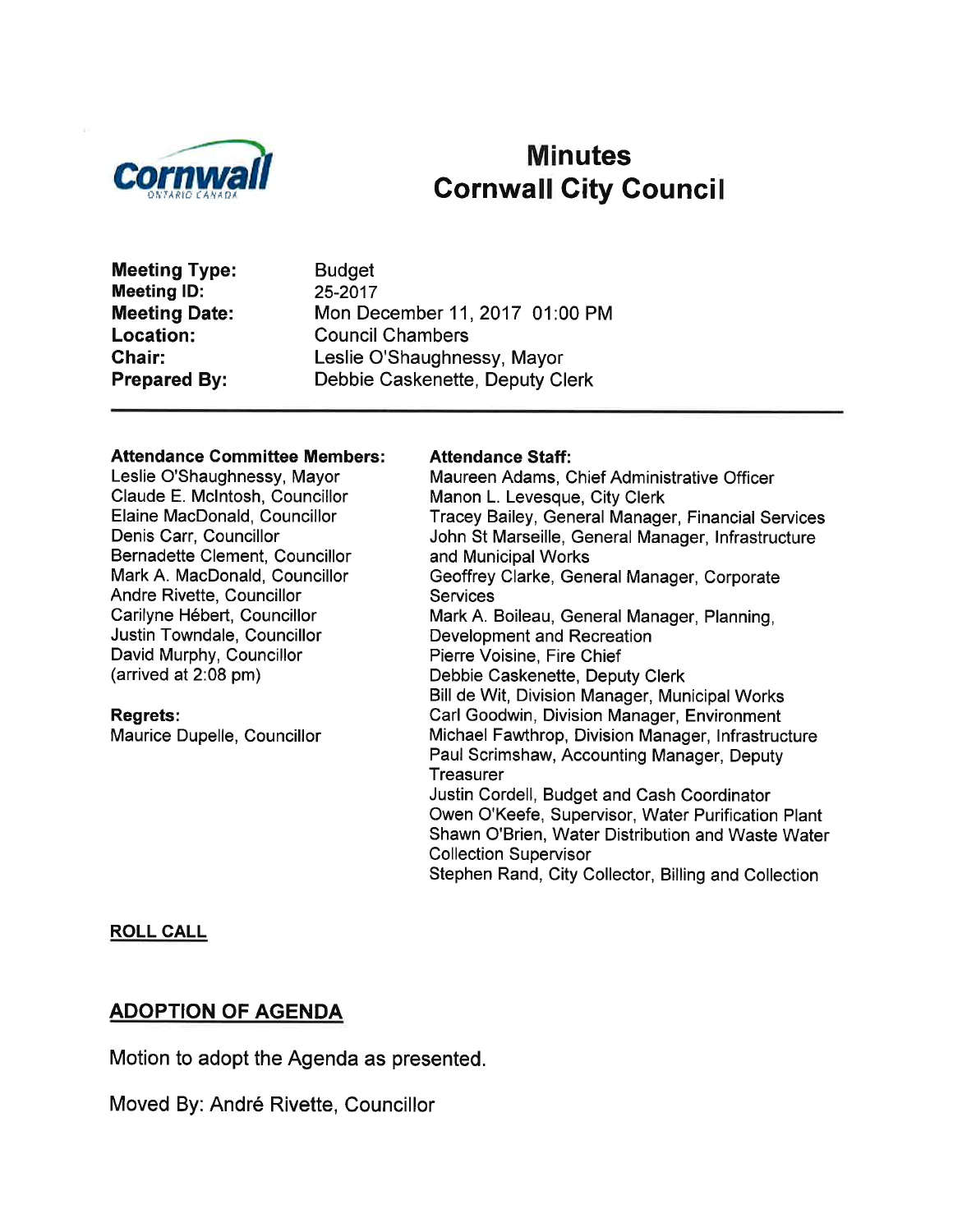Seconded By: Bernadette Clément, Councillor

Motion Carried

# DISCLOSURE OF INTEREST

There were no disclosures of interest declared

# **COMMITTEE OF THE WHOLE**

Motion to go into Committee of the Whole and to consider and refer all Minutes, Presentations, Delegations, Consent/Correspondence, Resolutions, Reports and By-laws to that Committee.

Moved By: André Rivette, Councillor Seconded By: Elaine MacDonald, Councillor

Motion Carried

# COMMUNICATIONS / REPORTS

# 1 2018 Water & Wastewater Budget

Click for detail -->  $\Box$ 

City Financial Officer, Tracey Bailey reiterated the 201 Water and Wastewater Budget was prepared with an overall increase of 7.65% to the utility bill. The increase on the average residential water bill will range from \$44 .74 to \$63.76.

Motion to receive the 2018 Water and Wastewater Budget and approve the rates for 2018 at a  $7.65\%$  increase.

Moved By: Denis Carr, Councillor Seconded By: Carilyne Hébert, Councillor

A recorded vote on this matter resulted as follows:

## Votes For = 5

Claude E. Mclntosh, Councillor Elaine MacDonald, Councillor Denis Carr, Councillor Bernadette Clement, Councillor Carilyne Hébert, Councillor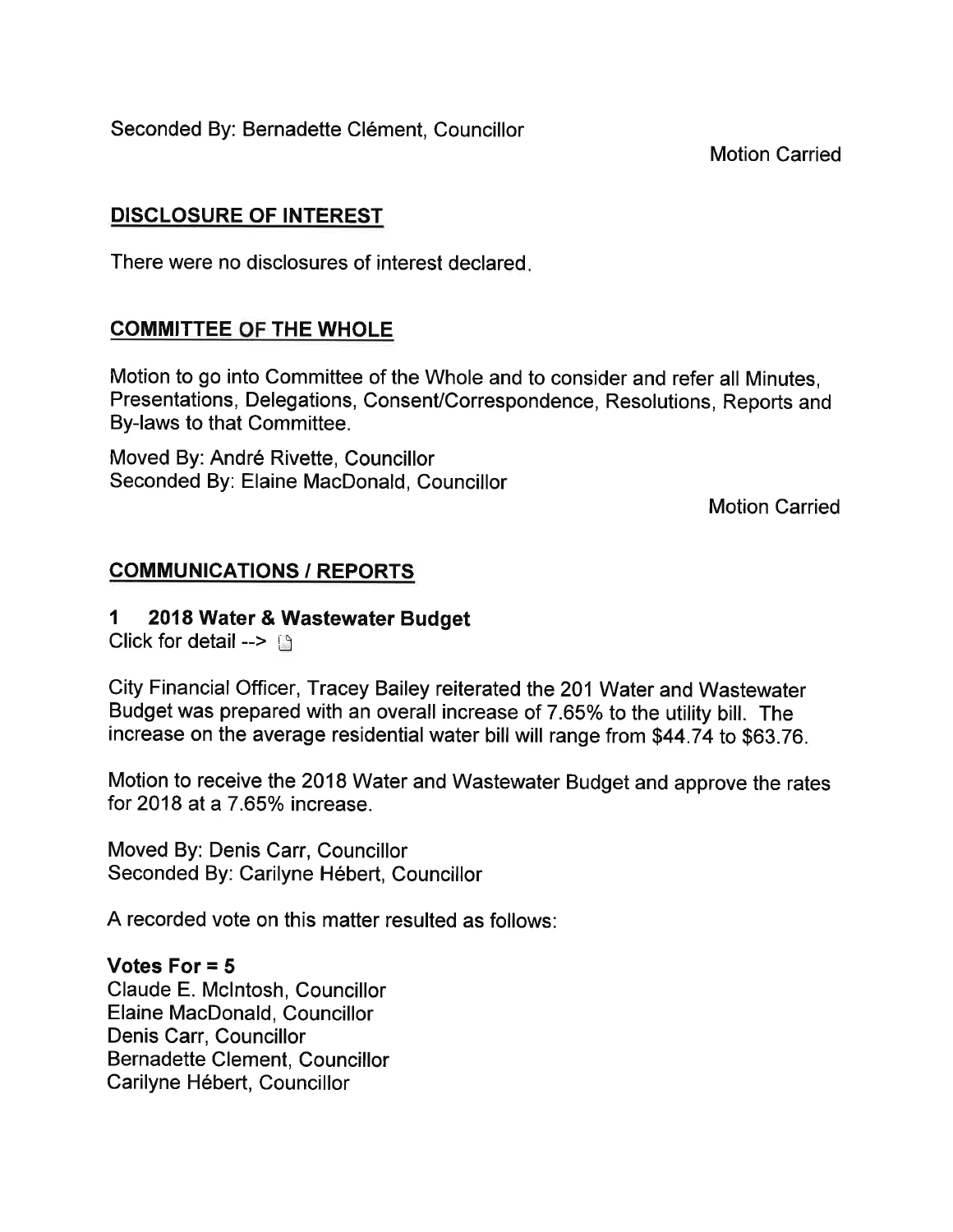## Votes Opposed = 5

Leslie O'Shaughnessy, Mayor Mark A. MacDonald, Councillor Andre Rivette, Councillor Justin Towndale, Councillor David Murphy, Councillor

Motion Defeated for Want of Majority

Motion to approve the 2018 Water and Wastewater Budget with the reduction of \$425,000 from the York Street Joint Infrastructure Project resulting in a 5.10% increase to the utility bill.

Moved By: André Rivette, Councillor Seconded By: Mark MacDonald, Councillor

A recorded vote on this matter resulted as follows:

### Votes For  $= 5$

Leslie O'Shaughnessy, Mayor Mark A. MacDonald, Councillor Andre Rivette, Councillor Justin Towndale, Councillor David Murphy, Councillor

#### Votes Opposed = 5

Claude E. Mclntosh, Councillor Elaine MacDonald, Councillor Denis Carr, Councillor Bernadette Clement, Councillor Carilyne Hébert, Councillor

Motion Defeated for Want of Majority

Motion to approve the 2018 Water and Wastewater Budget with the reduction of \$191,949 from the York Street Joint lnfrastructure Project resulting in a 6.50% increase to the utility bill.

Moved By: Claude Mclntosh, Councillor Seconded By: Elaine MacDonald, Councillor

A recorded vote on this matter resulted as follows:

Votes For  $= 5$ Claude E. Mclntosh, Councillor